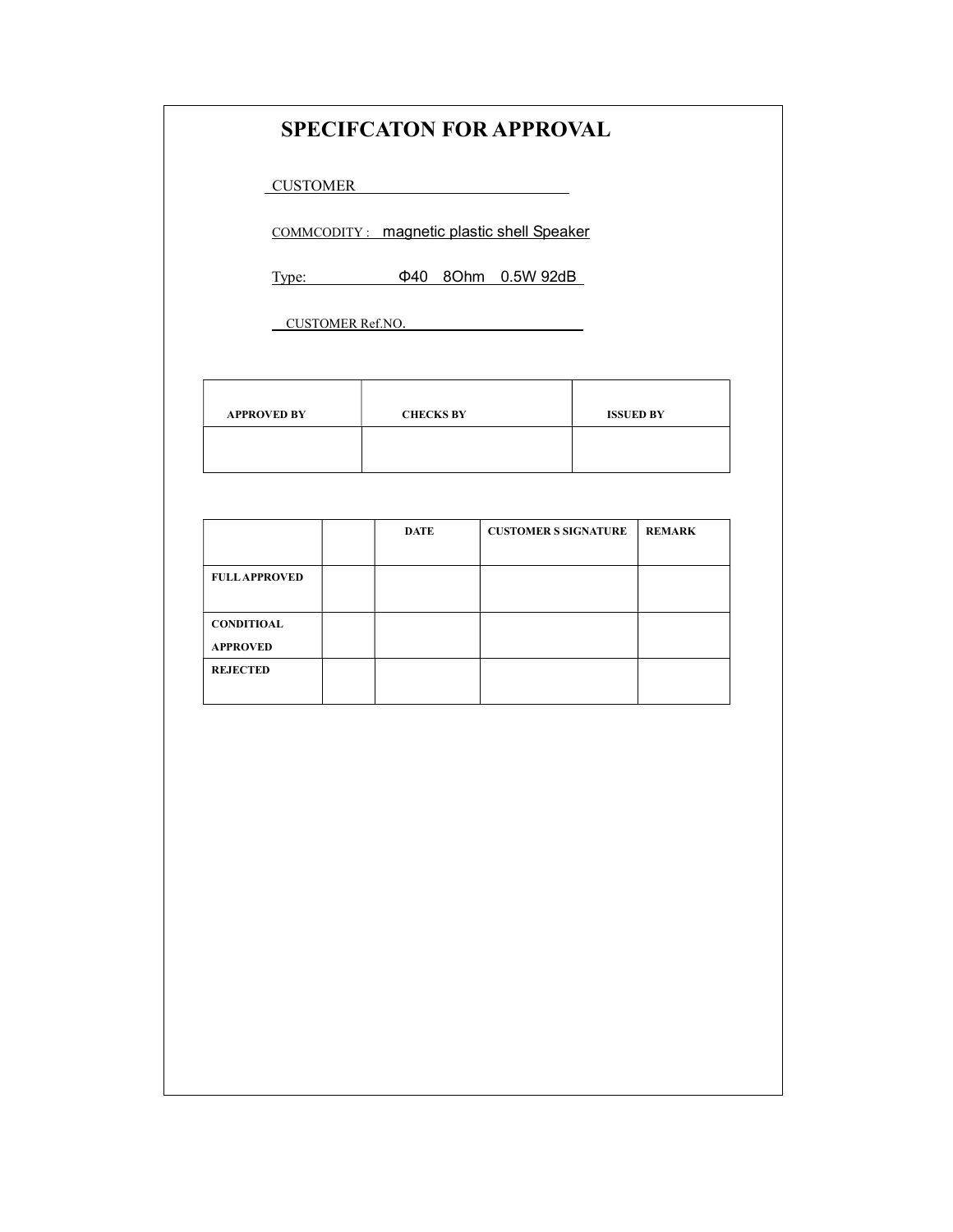# Revise Record Sheet

| No.          | <b>Revised Date</b> | Content            | <b>Revise by</b> | Confirm by |
|--------------|---------------------|--------------------|------------------|------------|
| $\mathbf{1}$ |                     | <b>New Version</b> |                  |            |
|              |                     |                    |                  |            |
|              |                     |                    |                  |            |
|              |                     |                    |                  |            |
|              |                     |                    |                  |            |
|              |                     |                    |                  |            |
|              |                     |                    |                  |            |
|              |                     |                    |                  |            |
|              |                     |                    |                  |            |
|              |                     |                    |                  |            |
|              |                     |                    |                  |            |
|              |                     |                    |                  |            |
|              |                     |                    |                  |            |
|              |                     |                    |                  |            |
|              |                     |                    |                  |            |
|              |                     |                    |                  |            |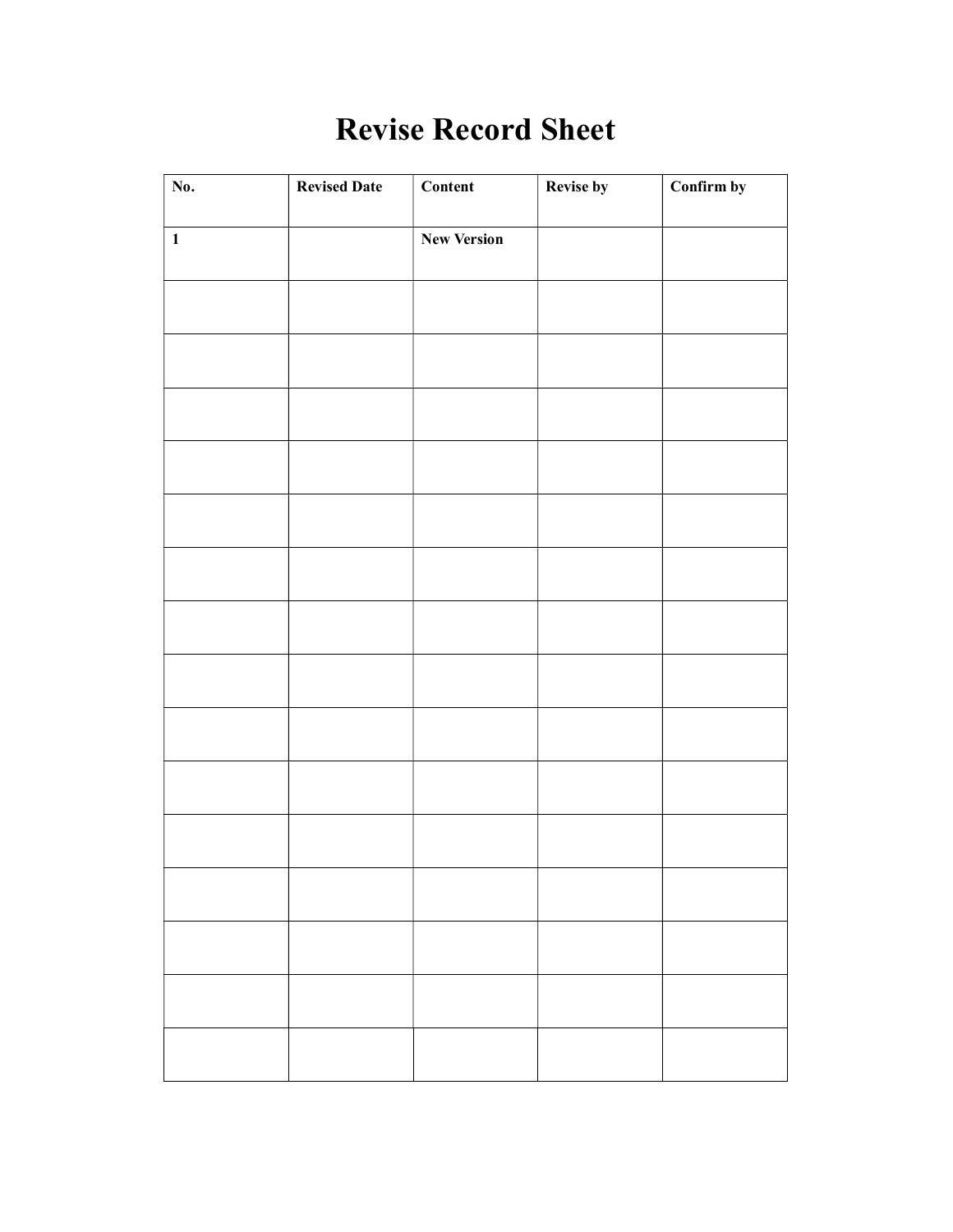| Cover Internal Private                         | Item No.                         | CO-20110506011 |  |
|------------------------------------------------|----------------------------------|----------------|--|
|                                                | <b>Customer No.</b>              |                |  |
| $\Phi$ 40<br>8Ohm 0.5W magnetic plastic shell  | <b>Version</b>                   | Page 1         |  |
| <b>Speaker</b>                                 | 1.00                             |                |  |
|                                                |                                  |                |  |
|                                                |                                  |                |  |
| Catalogue                                      |                                  |                |  |
| $\overline{\phantom{a}}$ . General Performance |                                  |                |  |
| =. Environmental Performance                   |                                  |                |  |
| 三. Reliablility Performance                    |                                  |                |  |
| 四. External Dimension                          |                                  |                |  |
|                                                | 五. Material list and ingredients |                |  |
| 六. Standard of Appearance of test              |                                  |                |  |
| 七. Specification of Product Part No. code      |                                  |                |  |
| $\Lambda$ . Manual welding temperature         |                                  |                |  |
| 九. Storage and working conditions              |                                  |                |  |
| $+$ . Manufacturer and Origin                  |                                  |                |  |
| + -. Standard of packing                       |                                  |                |  |
|                                                |                                  |                |  |
|                                                |                                  |                |  |
|                                                |                                  |                |  |
|                                                |                                  |                |  |
|                                                |                                  |                |  |
|                                                |                                  |                |  |
|                                                |                                  |                |  |
|                                                |                                  |                |  |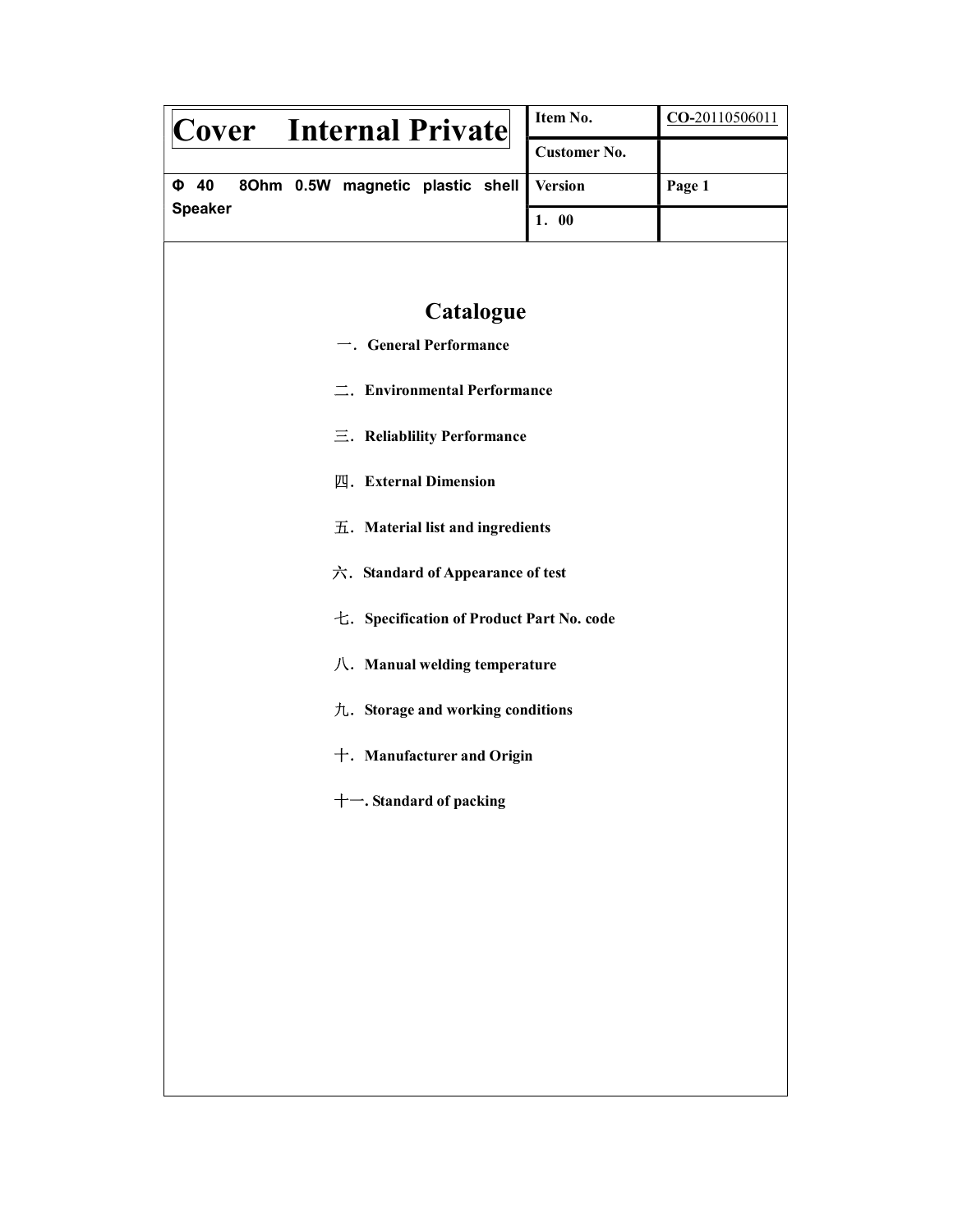| <b>Internal Private</b><br><b>Cover</b>                         | Item No.            | CO-20110506011 |
|-----------------------------------------------------------------|---------------------|----------------|
|                                                                 | <b>Customer No.</b> |                |
| 8Ohm 0.5W magnetic plastic shell Speaker   Version<br>$\Phi$ 40 |                     | Page 2         |
|                                                                 | 1.00                |                |

|                           | <b>General Performance</b> |
|---------------------------|----------------------------|
| <b>Type</b>               | 8 欧 0.5W<br>$\Phi$ 40      |
| Impedance                 | $8 + 20%$<br>at 1 kHZ      |
| <b>Sensitivity</b>        | $92 \pm 2$ dB              |
| <b>Frequency responce</b> | 450Hz-550Hz                |
| (F0)                      |                            |
| <b>Test equipment</b>     | JH6160(R)                  |
| Input voltage             | 1.5V                       |



二.Environmental Performance

| <b>Working temperature</b>      | $-20^{\circ}\text{CO} + 60^{\circ}\text{C}$                     |
|---------------------------------|-----------------------------------------------------------------|
| <b>Working humidity</b>         | $30\% \sim 75\%$ RH (NO dew condensation)                       |
| <b>Preservation temperature</b> | $-20^{\circ}\text{C}_{0}+50^{\circ}\text{C}$                    |
| <b>Preservation humidity</b>    | $20\% \sim 80\%$ (Water<br>6643 <sub>pa</sub><br>vapor pressure |
|                                 | Max                                                             |
| Storage period                  | 1 <sub>vear</sub>                                               |
| Defective products              | Max<br>10ppm                                                    |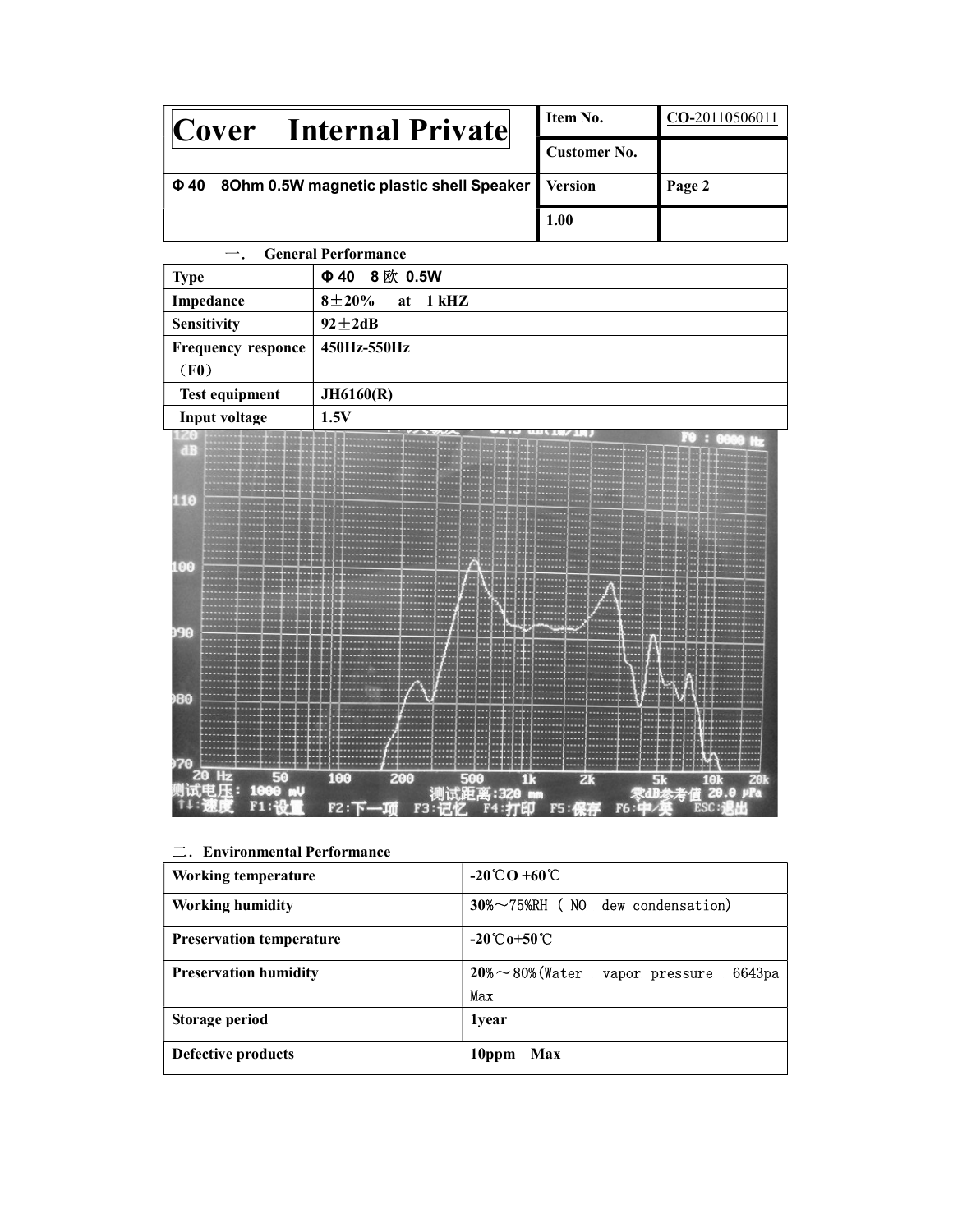| <b>Internal Private</b><br><b>Cover</b>               | Item No.       | CO-20110506011 |
|-------------------------------------------------------|----------------|----------------|
|                                                       | Customer No.   |                |
| 8Ohm 0.5W magnetic plastic shell Speaker<br>$\Phi$ 40 | <b>Version</b> | Page 3         |
|                                                       | 1.00           |                |

## $\equiv$ . Reliablility Performance

| Performace                     | <b>Item</b>                      | Condiction                                                                                                                                              | requirment                      | equipment                                        |
|--------------------------------|----------------------------------|---------------------------------------------------------------------------------------------------------------------------------------------------------|---------------------------------|--------------------------------------------------|
| <b>Electric</b><br>Performance | High-temperature<br>performace   | $60^{\circ}$ C $\pm$ 2°C<br><b>3hours</b>                                                                                                               | <b>Non-Deforming</b>            | Oven                                             |
|                                | Low-temperature<br>performace    | $-20^{\circ}C$<br>3hours                                                                                                                                | <b>Non-Deforming</b>            | Refrigerator                                     |
|                                | Cold<br>and<br>hot<br>shock      | -20℃-60℃ seperate 30minutes,<br>temprature rise and down within<br>below10Min<br>50<br>times<br>circulation                                             | <b>Non-Deforming</b>            | Oven<br>$\overline{\phantom{a}}$<br>Refrigerator |
|                                | Wet<br>and<br>heat<br>resistance | Temperature $60 \pm 2$ °C humidity:<br>80%30hours                                                                                                       | <b>Non-Deforming</b>            | Humidifying<br>oven                              |
| Welding<br>Performance         | Weldability                      | Electric iron temperatue: $300 \pm$<br>$5^{\circ}$ C 2.5 $\pm$ 0.5seconds                                                                               |                                 | <b>Electric</b> iron                             |
|                                | Wrlding<br>heat<br>resistance    | At Electric iron $300 \pm 5^{\circ}$ C tin<br>wire 2.5sec.                                                                                              |                                 | <b>Reflow</b>                                    |
| Mechanical<br>Performace       | <b>Vibration</b>                 | Vibrational frequency: 10-45HZ;<br>range: 1mm accelerated speed:<br>10G; vibration speed $10 \sim 45 \sim$<br>10HZ; X, Y, Z vibration time per<br>1hour | <b>Still</b><br>working<br>well | <b>External</b>                                  |
|                                | <b>Drop</b>                      | From $75 \pm 5$ CM height to 2CM<br>thickness wood board 3 times                                                                                        |                                 | Self-made                                        |

## \*Above Electric Performance equipment is 200B,1 hour after inspect

then can test.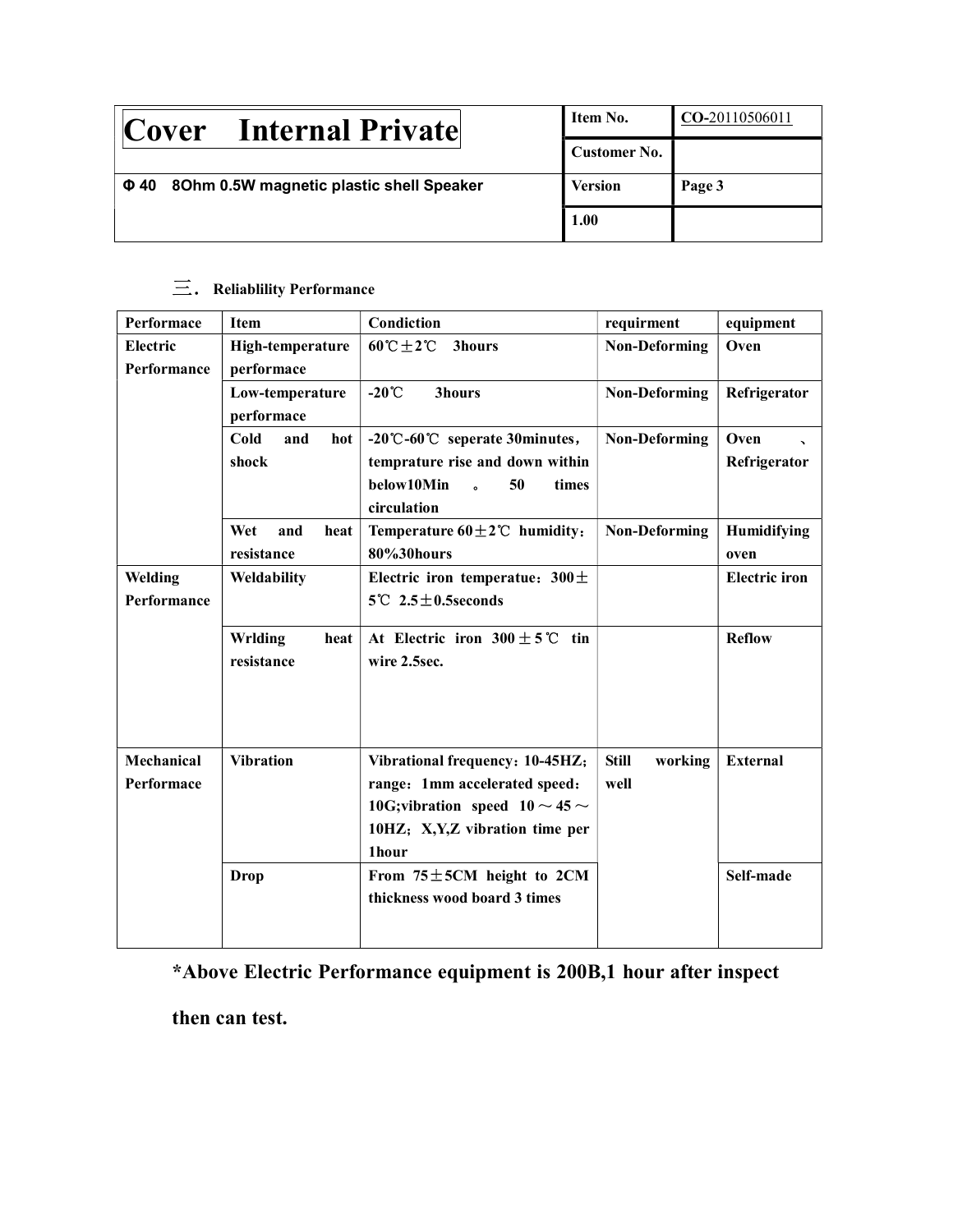| Cover Internal Private                                | Item No.            | CO-20110506011 |
|-------------------------------------------------------|---------------------|----------------|
|                                                       | <b>Customer No.</b> |                |
| 80hm 0.5W magnetic plastic shell Version<br>$\Phi$ 40 |                     | Page 4         |
| <b>Speaker</b>                                        | 1.00                |                |

四.External Dimension

| Item Name                            | Size (mm)     |
|--------------------------------------|---------------|
| <b>External diameter of speacker</b> | $40\pm0.$ 3mm |

| <b>Item Name</b>         | Size (mm)        |
|--------------------------|------------------|
| <b>Height of speaker</b> | 4.5 $\pm$ 0. 3mm |

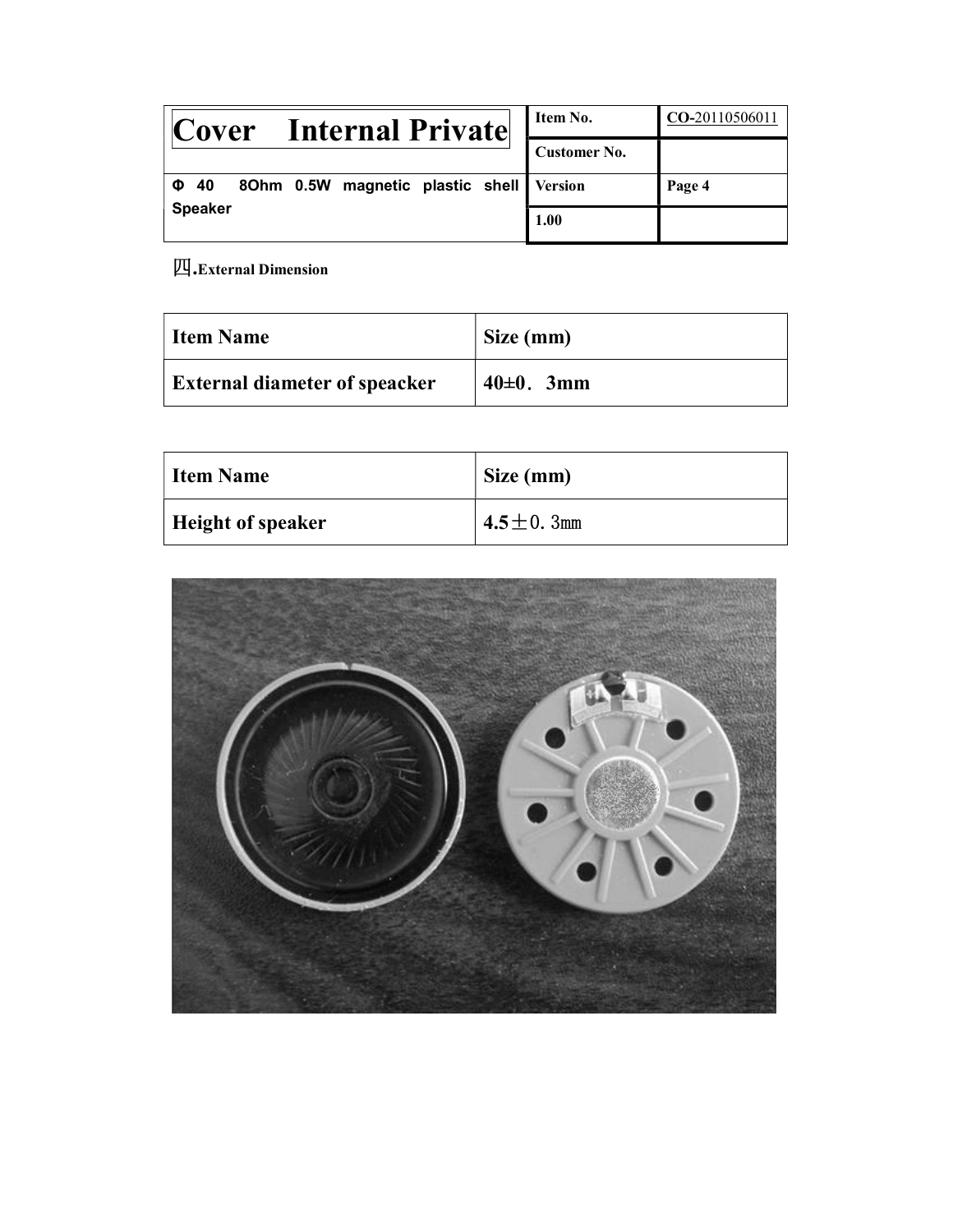| <b>Internal Private</b><br> Cover                     | Item No.       | CO-20110506011 |
|-------------------------------------------------------|----------------|----------------|
|                                                       | Customer No.   |                |
| 80hm 0.5W magnetic plastic shell Speaker<br>$\Phi$ 40 | <b>Version</b> | Page 5         |
|                                                       | 1.00           |                |

### 五. Material list and ingredients

| <b>Material Name</b>  | Material No.     | <b>Ingredients</b>    | Compo  | <b>Supplier</b>                 | <b>Remarks</b>           |
|-----------------------|------------------|-----------------------|--------|---------------------------------|--------------------------|
|                       |                  |                       | sition |                                 |                          |
|                       |                  |                       | $(\%)$ |                                 |                          |
| <b>Shell</b>          | <b>HY0000020</b> | <b>ABS</b>            | 60     | Chuan yang                      | $40-1$                   |
| <b>Splint</b>         | <b>HY0000016</b> | lamina                | 7      | <b>Fan Shi Electric factory</b> |                          |
| <b>Magnetic steel</b> | <b>HY000020</b>  | <b>NdFeB</b>          | 25     | <b>Xin Lin Magnet factory</b>   | $9.5*1.5$                |
| Circuit board         | <b>HY000016</b>  | <b>Sliver plating</b> | 5      | Wei Jia Jia Factory             | A401                     |
| Diaphragm             | <b>HY000059</b>  | <b>PET</b>            | 2      | Ling Da Electric factory        | <b>Imported material</b> |
| Vocie coil            | <b>HY000072</b>  | <b>Enamelled wire</b> |        | <b>Yong Jun Voice Factory</b>   |                          |

### 六.Standard of Appearance of test

| Inspect item  |                        | Important grade | Sampling<br>standard | Inspection<br>method | <b>Inspection standard</b>                               |
|---------------|------------------------|-----------------|----------------------|----------------------|----------------------------------------------------------|
| Apperanc<br>e | Welding tin            | A               | $G-II, AQL=0.25$     | With eyes            | Not turn to yellow, no spot                              |
|               | <b>Shell</b>           | B               | $G-II, AQL=0.25$     | With eyes            | No serious color difference, no<br>obvious scratch       |
|               | <b>Product marking</b> | B               | $G$ -II,AQL=0.01     | With eves            | Marking must clear, type and<br>content same as contract |

七.Specification of Product Part No. code



八. Manual welding temperature

Manual welding temperature  $300 \pm 5^\circ\text{C}$ , welding time 1±0, 5S.  $\Delta f/f\langle10ppm,\Delta RS\langle10\%$